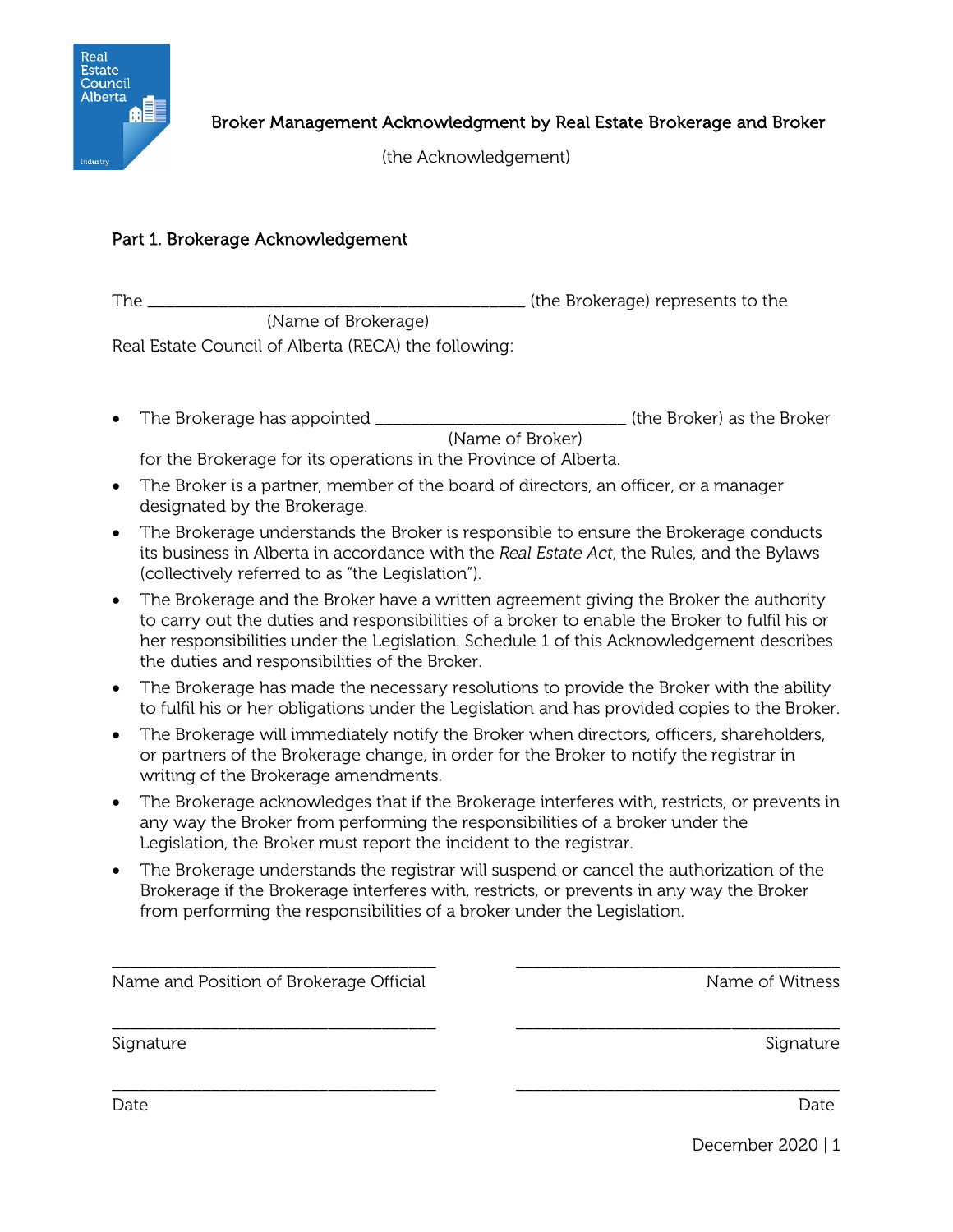## Part 2. Broker Acknowledgement

The Broker acknowledges to the registrar he or she has entered into a written agreement with the Brokerage that is consistent with the Acknowledgement provided by the Brokerage to the registrar.

\_\_\_\_\_\_\_\_\_\_\_\_\_\_\_\_\_\_\_\_\_\_\_\_\_\_\_\_\_\_\_\_\_\_\_\_ \_\_\_\_\_\_\_\_\_\_\_\_\_\_\_\_\_\_\_\_\_\_\_\_\_\_\_\_\_\_\_\_\_\_\_\_

Name of Broker Name of Broker Name of Witness and Allen Name of Witness Name of Witness Name of Witness Name of Witness Name of Witness Name of Witness Name of Witness Name of Witness Name of Witness Name of Witness Name o

\_\_\_\_\_\_\_\_\_\_\_\_\_\_\_\_\_\_\_\_\_\_\_\_\_\_\_\_\_\_\_\_\_\_\_\_ \_\_\_\_\_\_\_\_\_\_\_\_\_\_\_\_\_\_\_\_\_\_\_\_\_\_\_\_\_\_\_\_\_\_\_\_ Signature Signature Signature Signature Signature Signature Signature Signature Signature

Date Date

\_\_\_\_\_\_\_\_\_\_\_\_\_\_\_\_\_\_\_\_\_\_\_\_\_\_\_\_\_\_\_\_\_\_\_\_ \_\_\_\_\_\_\_\_\_\_\_\_\_\_\_\_\_\_\_\_\_\_\_\_\_\_\_\_\_\_\_\_\_\_\_\_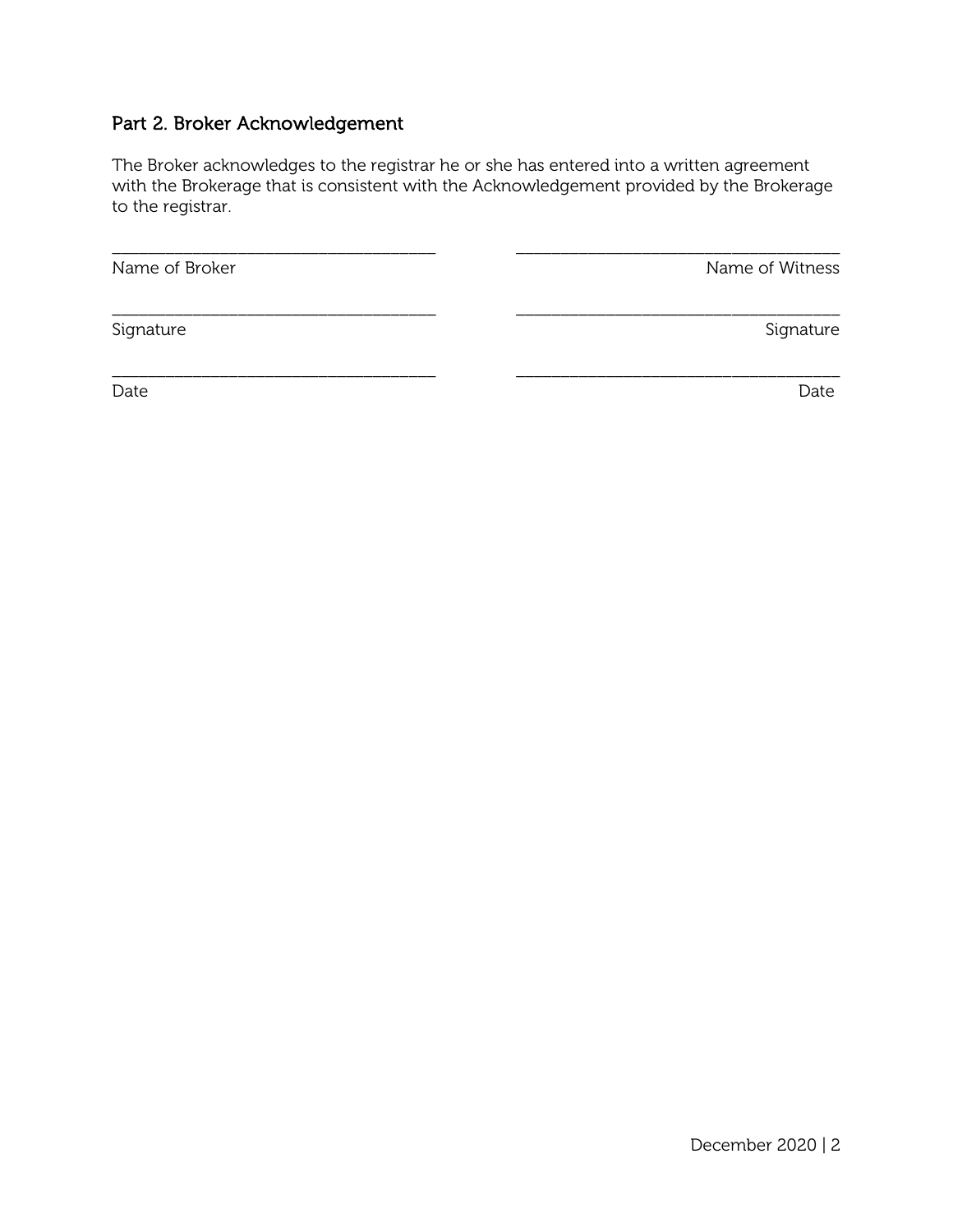## Broker/Brokerage Acknowledgement Schedule 1

The Brokerage must provide the Broker with the authority to be actively engaged in the management of activities and processes related to trades in real estate in Alberta to enable the Broker to fulfil his or her responsibilities under the Legislation in Alberta. This means the Broker has access to all brokerage information, is able to demand the production of answers and information, and is able to make the necessary decisions to ensure the Brokerage complies with the Legislation in Alberta. The authority provided by the Brokerage to the Broker includes the ability to:

- ensure the Brokerage trades only in the name that appears on the Brokerage's real estate licence;
- ensure advertisements made by the Brokerage or the Brokerage's licensees or employees on behalf of the Brokerage:
	- 1. contain the Brokerage's name,
	- 2. the Brokerage's name is clearly indicated, and,
	- 3. the advertisements are not false or misleading;
- create and enforce processes to ensure the Brokerage discloses to clients any conflicts of interests the Brokerage or its licensees have with the Brokerage's clients. This includes the extent of any benefits the Brokerage or its licensees will receive, directly or indirectly, as a result of providing services to the Brokerage's clients;
- prevent a licensee with any other real estate Brokerage from trading in real estate on behalf of the Brokerage;
- review the background of the Brokerage's employees, potential employees, or independent contractors to prevent the Brokerage from employing or contracting with any individual who has not met the requirements of the Legislation to trade in real estate;
- confirm that all levies, fees, premiums, fines, administrative penalties, and other amounts that are payable under, or pursuant to, the Legislation have been paid;
- control the remuneration or the sharing of Brokerage commissions to ensure compliance with the Legislation;
- set supervisory processes and supervise the Brokerage's licensees and employees performing activities in support of real estate trades of the Brokerage in carrying out its obligations under the Legislation;
- investigate, discipline and potentially terminate the Brokerage's licensees or employees who engage in conduct that undermines public confidence in the industry, harms the integrity of the industry, brings the industry into disrepute, or otherwise contravenes the Legislation;
- develop and enforce policies and procedures by which the Brokerage's licensees and employees are expected to operate;
- set controls and policies for the operation of the Brokerage's trust accounts, accounts to where commissions are received, including access to ABM cards, internet banking, user access, and access codes (this applies to all banking activities including deposits, transfers, and disbursements);